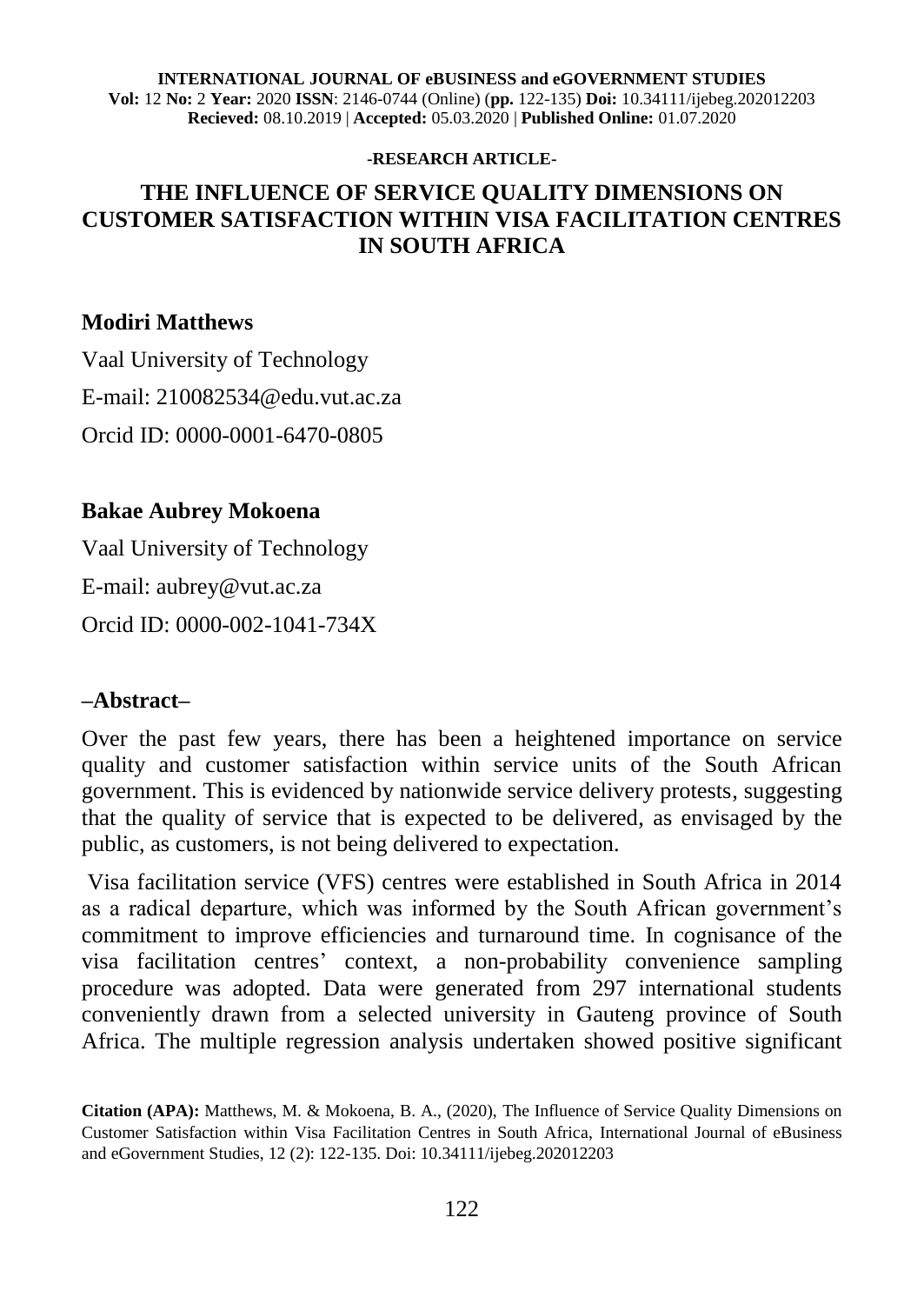predictive relationship between reliability and customer satisfaction  $(\beta=0.230, t$ value=4.271, p<0.000), responsiveness and customer satisfaction ( $\beta$ =0.156, tvalue=2.861,  $p<0.01$ ) and empathy with customer satisfaction ( $\beta$ = 0.396, t-value  $=7.074$ , p<0.000. The study also showed insignificant association between tangibility and customer satisfaction ( $\beta$ =0.038, t-value =0.841, p>0.01) and assurance with customer satisfaction ( $\beta$ = 0.096, t-value =1.683, p >0.01). The study emphasises the need for identifying the dimensions of service quality that are critical in relation to customer satisfaction within the VFS setting.

**Key Words**: Service quality dimensions, University students, Customer satisfaction, Visa facilitation centres and university students.

### **JEL Classification: M31**

### **1. INTRODUCTION**

Since democratisation of South Africa in 1990, the public sector has undergone a number of transformations necessitated by its accountability and responsibilities towards its communities and citizens (Ramseook-Munhurrun, Lukea-Bhjwajee & Naidoo 2010). In post-modern economies, the public sector is seen encompassing a broad range of miscellaneous activities ranging from justice and welfare through to housing and transport (Laing 2003).Thus government service is an intangible product with service encounters, where both government officials and frontline employees must develop a trust relationship with customers to enhance customer satisfaction.

With South Africa currently in the midst of deepening political woes, customer confidence is at a low with regard to government services. A substantial number of concerns are raised by the public due to the collapsing of service provision and delays by the public sectors in taking remedial actions in such instances. The sporadic, nationwide service delivery protests are evidence suggesting that the quality of service that is expected by customers is not being delivered.

Siu & Cheng (2001) asserts that successful provision of service and subsequently gaining a competitive advantage is contingent on a basic service delivery strategy Thus, the extent to which customers perceive their level of service performance meets their prospects, echoes the quality of service (Zammuto, Keaveney & O'Connor 1996; Liang, Lu & Tu 2006). Moreover, measuring service quality is problematic due to its exceptional characteristics, namely intangibility, heterogeneity, inseparability and perishability (Naik, Gantasala & Prabhakar 2010). In this regard, the customer is the determinant in how good a service is, not the service provider.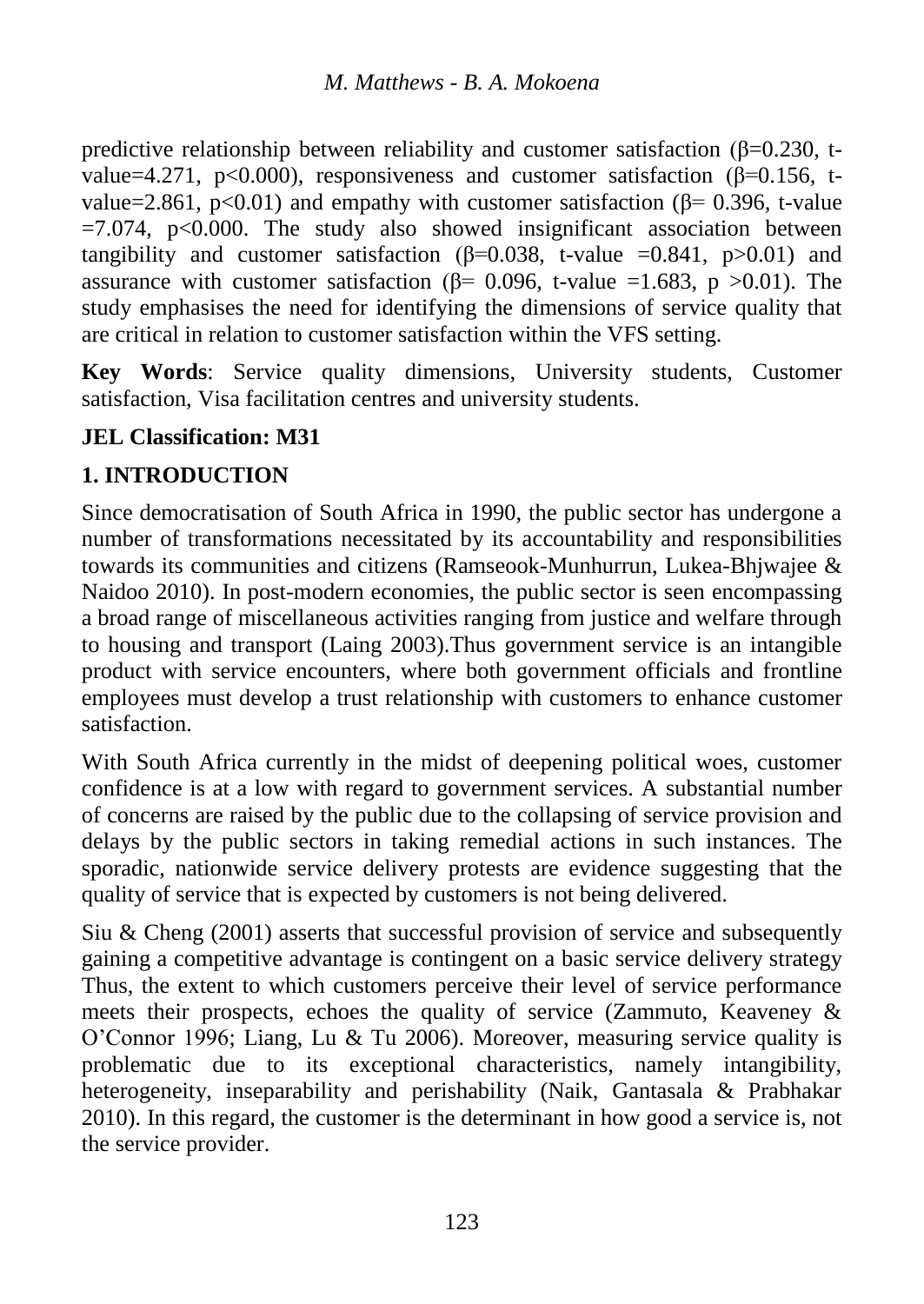The issuance of visas is a critical matter arising from its prominence in national debates in parliament and, therefore, an essential aspect of service delivery. Visas and their issuance remain a source of great contention for many foreign nationals despite the initiatives by the Department of Home Affairs in strengthening the country's immigration policies. Whilst it is acknowledged that departmental assistance is usually quick in resolving issues, there remains adverse publicity and negative perceptions to systematic flaws inherent in the system, which need to be addressed. The then Minister of Home Affairs, Malusi Gigaba announced the opening of Visa facilitation service (VFS) centres in a media briefing held on the 5 June 2014 due to the need to replace the manual application mode which was then in existence This radical initiative was informed by the Department of Home Affairs' commitment to improve on the slow manual process inefficiencies and turnaround time. Furthermore, VFS centres were mandated to automate the application process and manage a dedicated permitting call centre that deliver outcomes to customers efficiently and timeously. In light of its high volume of applicants, Gauteng province has two VFS centres situated in Johannesburg and Pretoria It is worth noting that even though VFS is authorised to process visa applications, the Department of Home Affairs has the prerogative to approve or reject these applications

Against this backdrop, it is evident that there exists an immense scope for research in the VFS context. The situation is further exacerbated by the paucity of existing literature on this matter, in the mentioned services sector. This has prompted the researcher to bridge the research gap by pursuing this evidence-based study. Thus, the primary objective of the study is to ascertain the international student's perception on the relationship between the identified dimensions of service quality and customer satisfaction within the VFS centres in Gauteng, South Africa. In addition, the study aims to address a need to identify the critical dimensions of service quality in assessing customer satisfaction within VFS centres.

## **2. LITERATURE REVIEW**

#### **2.1. Service quality**

As articulated by Kitchroen (2004) as well as Papp, Lazar & Brix (2015), it is difficult to produce an all-embracing definition of service quality due its characteristics. Conventionally, service quality has been conceptualised as the variance between customer anticipations regarding a service/product to be consumed and opinions of the service/product to be consumed (Parasuraman, Zeithmal & Berry, 1988; Asubonteng, McCleary & Swan, 1996; Gronroos, 2001).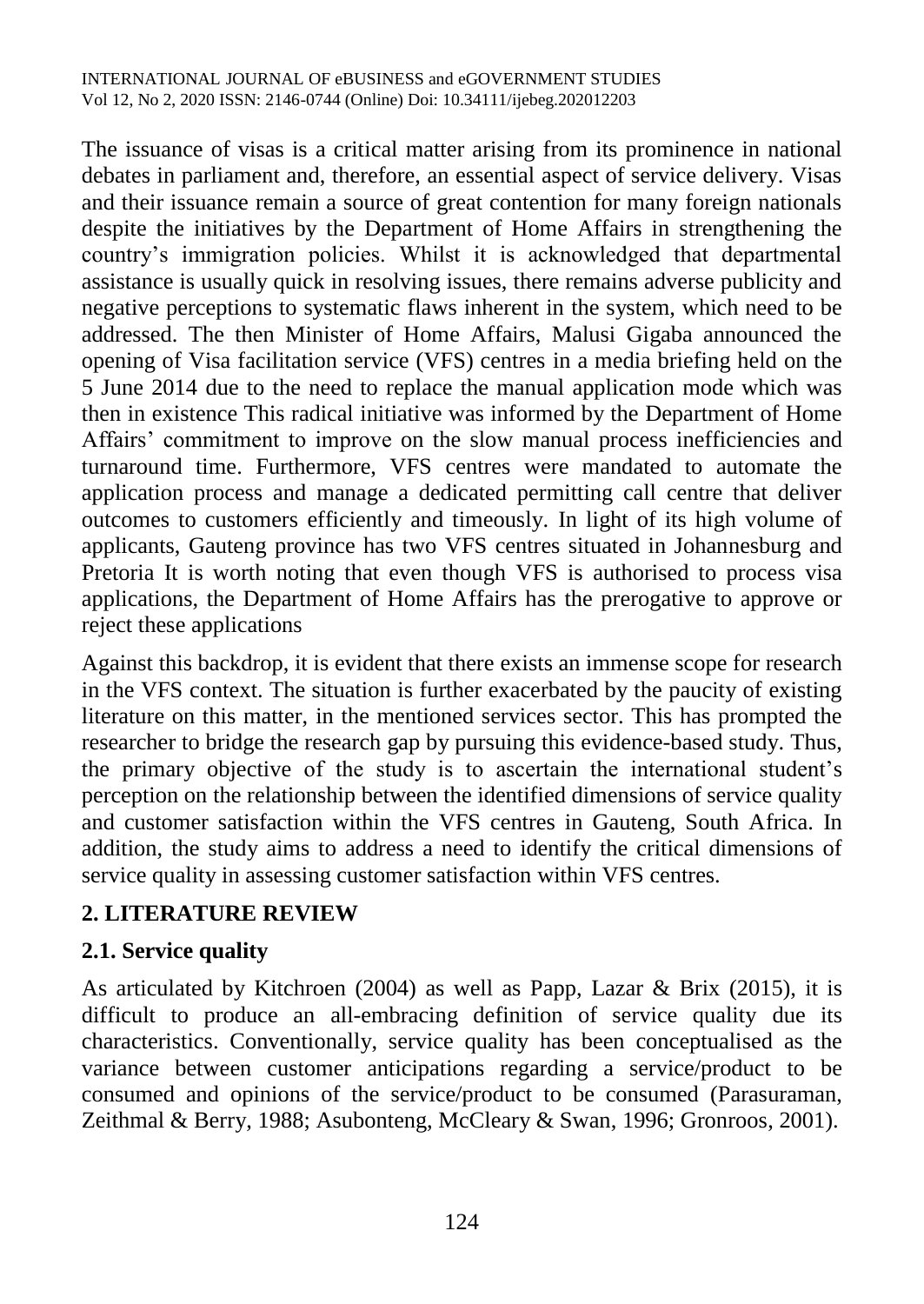This conceptual definition of service quality has been employed largely for comparing excellence in the service encounters by customers (Norizan 2010). Contemporary research perspectives that inform the current debate towards identifying important aspects of perceived service quality are, the Nordic European and North American schools of thought respectively. Proponents of the latter developed the best-known customer-oriented model adopted in this study called SERVQUAL (Twinomurinzih, Zwane & Debusho, 2012).

Parasuraman et al. (1988) identified five dimensions of service quality that link specific service characteristics to customers' expectations to measure the quality of service. The five identified quality dimensions were reliability, assurance, tangibles, empathy and responsiveness (Brown 2012). Reliability may be described as the organisation's ability to perform the promised service dependably and accurately (Parasuraman *et al*., 1988) and has been identified by Huang (2009) as an important driver of customer satisfaction. The empathy component of service quality has proven to have a positive impact on customer satisfaction (Ladhari 2009). It can be described as caring and individualised attention that the organisation provides to its customers (Parasuraman *et al.,* 1988). For the purposes of the current study, assurance will refer to the knowledge and courtesy of employees and their ability to convey or inspire trust and confidence (Parasuraman *et al.,* 1988). On the other hand, responsiveness is described as the willingness to help customers and provide prompt service (Siu & Cheng 2001) and measures an organisation's readiness and willingness to assist customers (Zeithmal, Parasuraman & Malhotra 2002). The degree of tangibility or intangibility has a significant impact on a consumer's perception of service (Santos,2002), as it relates to physical facilities, equipment and appearance of personnel (Parasuraman *et al.,* 1988).

#### **2.2. Customer satisfaction**

Customer satisfaction has over the decades been seen as a key construct to predict consumer behaviour (Hazra, 2013).To this end, organisations that promote and practice high levels of service are viewed as being at the forefront when it comes to satisfying and keeping customers (Kiyani, Niazi, Rizvi & Khan 2012).Hence , customer satisfaction has commanded considerable attention of both academics and practitioners towards the advancement of different conceptualisations (Jones & Suh 2000; Eklof & Westlund 2002;Xue 2015).

From a customer-centred perspective, it is seen as the starting point of customersupplier relationship quality (Moliner, Sanchez, Rodriguez & Callarisa 2007) and subsequently a critical indicator of an effective exchange (Stephen 2010). In this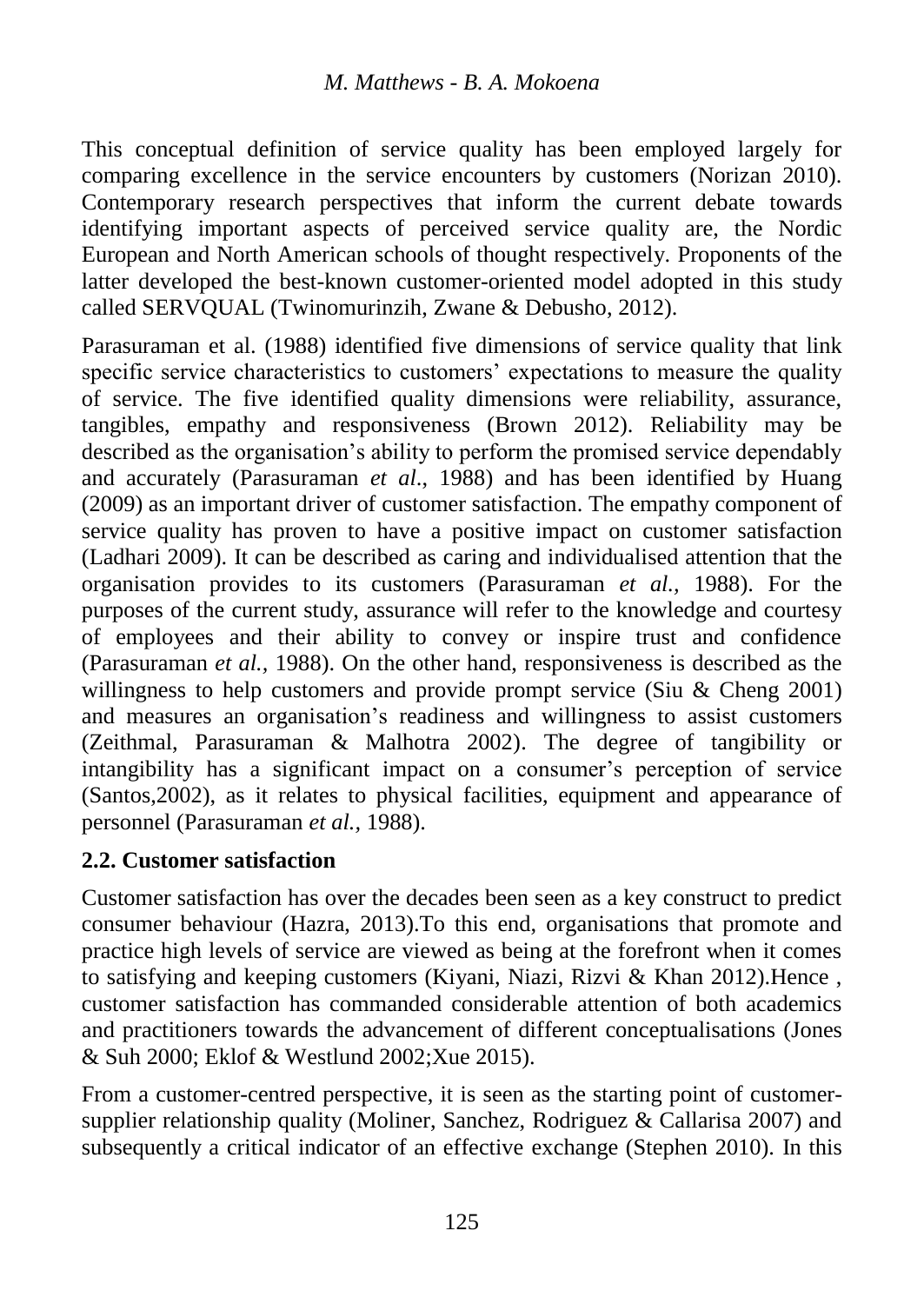regard, Bitner and Zeithaml (2003) defines customer satisfaction as the consumer's valuation pertaining to whether a service/product has fulfilled their needs and expectations. Similarly, Verhoef (2003) refer to the concept as the expressive state emanating from an overall assessment by one party towards the other party involved in the association or the association itself. Since services are intangible, the response of clients can best be captured after consumption in line with the aim of the study as inferred from this working definition adopted.

## **3. CONCEPTUAL FRAMEWORK AND HYPOTHESIS DEVELOPMENT**

Drawing from the literature reviewed, the proposed conceptual framework in Figure 1 has been developed. The conceptual framework is a representation of the constructs and their relationships with one another. The five dimensions of service quality are the predictor constructs, while customer satisfaction is the outcome variable.



### **Figure 1: Proposed conceptual framework**

In order to establish the relationship between each service quality dimension and customer satisfaction, the following hypotheses were formulated for the study: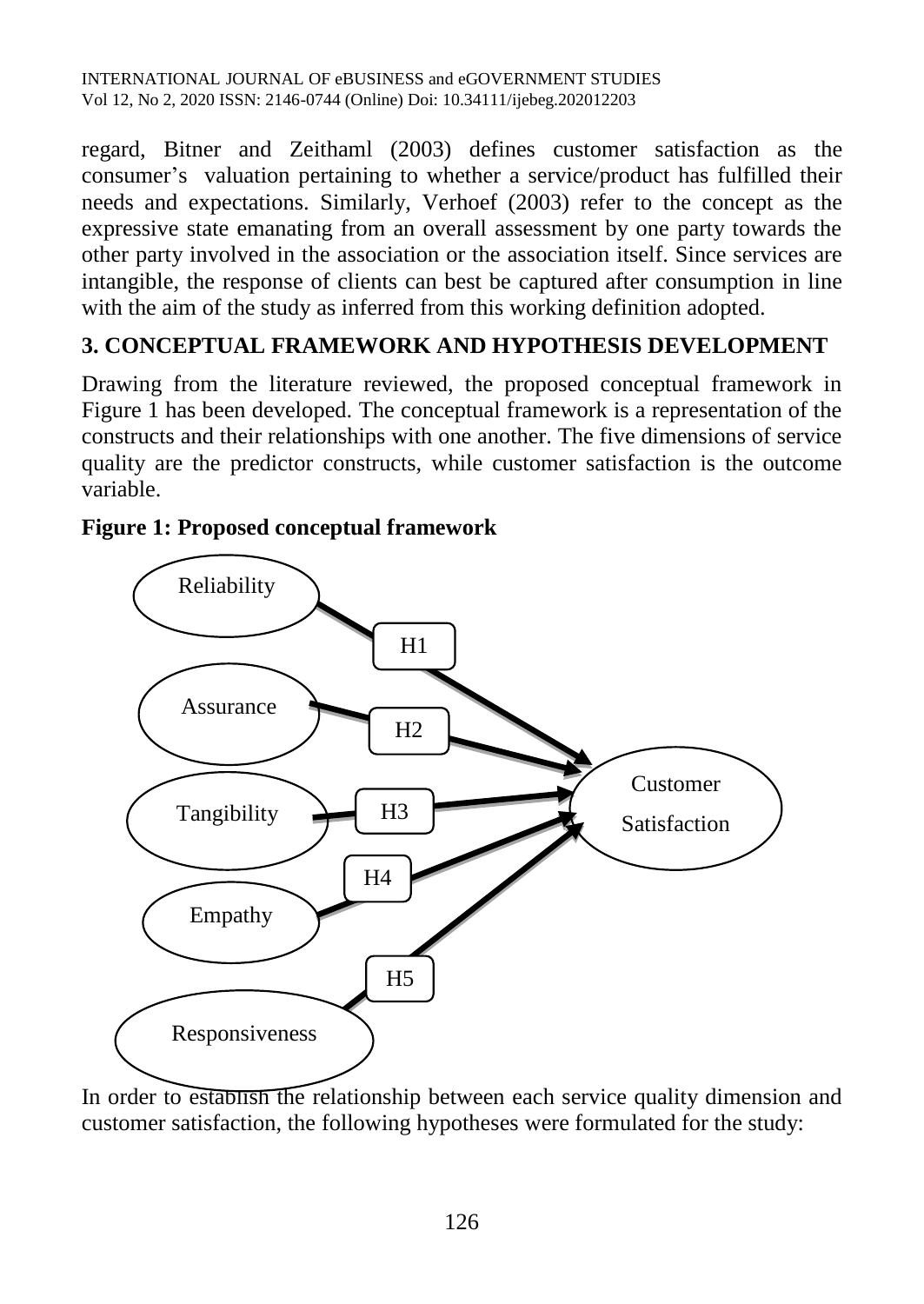*H1: Reliability will have a significant influence on customer satisfaction.*

*H2: Assurance will have a significant influence on customer satisfaction.*

*H3: Tangibility will have a significant influence on customer satisfaction*

*H4: Empathy will have a significant influence on customer satisfaction.*

*H5: Responsiveness will have a significant influence on customer satisfaction*

# **4**. **METHODOLOGY**

A descriptive research design was employed and the study used a single crosssectional sample in order to determine the perceptions of the university students. The researcher opted for a quantitative research methodology due to its premise on the accuracy of results through its statistical approach (Berndt & Petzer, 2011).

## **4.2. Sample and sampling method**

Owing to time and cost constraints, the sampling frame was limited to a selected university campus located in South Africa's Gauteng province. The sample comprise current registered international students within the selected university. A non-probability convenience sampling was employed in the study since it may yield good estimates of the population characteristics (Hair *et al.,* 2010).

## **4.3. Instrumentation and data collection design**

The study used a self-administered questionnaire to collect data and control bias in that respondents were required to relay their own unrestricted perceptions (Dhurup 2014).The validated scales from previous studies were contextually modified through a pilot study, which preceded the main data collection process. Section A of the questionnaire aimed to discover respondents' demographic information and comprised mainly multiple-choice questions. Section B of the questionnaire comprise all five dimensions of service quality adapted from Brown (2012) to assess service quality. The 25-item scale has reported reliability ranging from 0.75 to 0.93. In Section C, customer satisfaction was measured by using five items adapted by Kiyani, Niazi, Rizvi and Khan (2012) from the American Customer Satisfaction Index study (NQRC 1995) with a reported reliability of 0.87.

## **5. RESULTS**

# **5.1. Respondent profile**

The respondent profile analysis show that the were more male participants (53%; n=158) than female participants (47%; n=139). Most of the respondents (51%;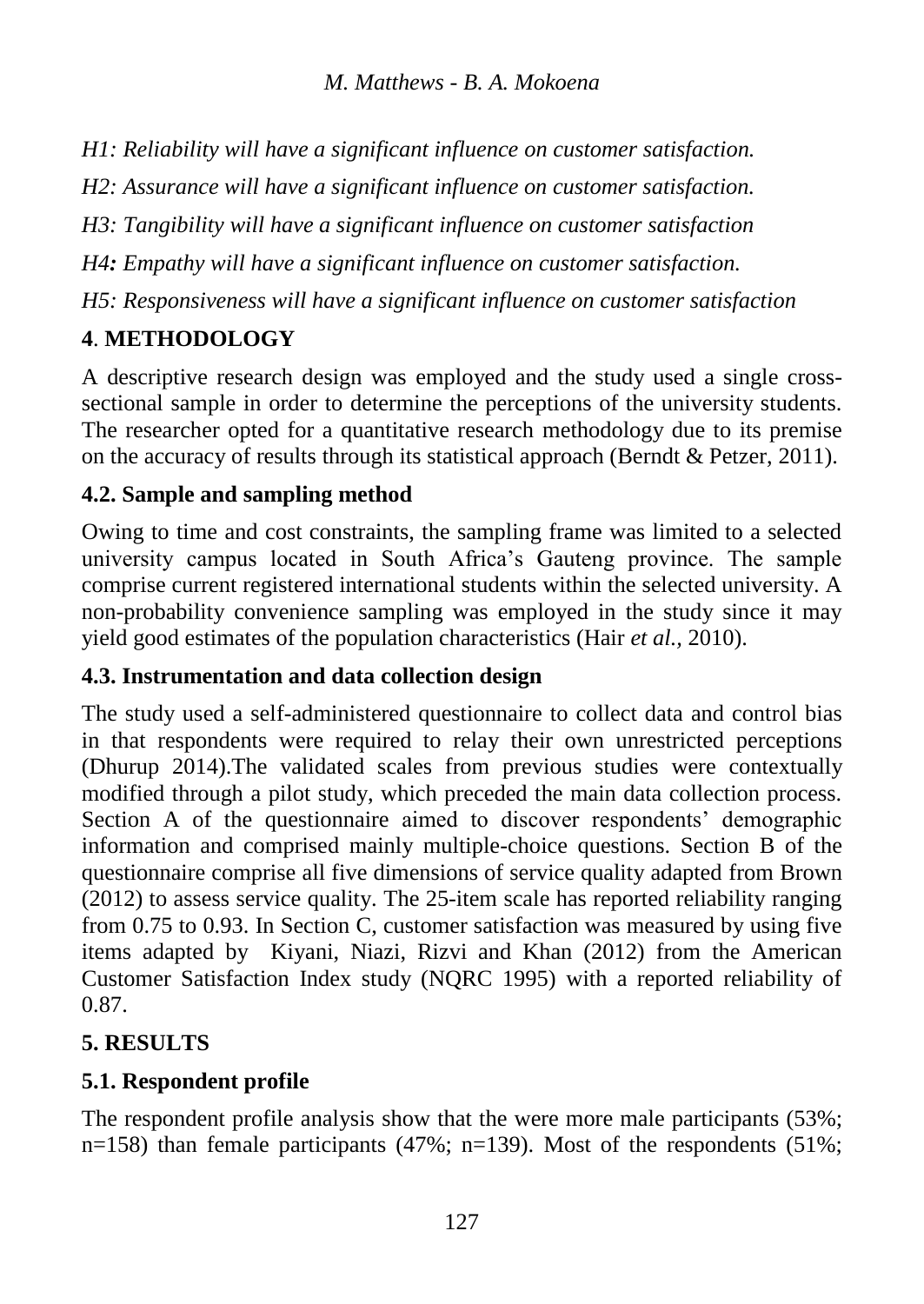n=153) indicated that they were between 30 and 39 years of age, followed by (32%; n=160) respondents who fell in the age group of between 40 and 49 years, while  $(16\%, n=81)$  respondents were in the 50 to 59 age category, followed by (13%;n=66) who fell in the age group of less than 30 years of age and finally (5%;n=28) respondents who were 60 years and above.

## **5.2. Explorator***y* **factor analysis (EFA)**

In order to confirm the factor structure of the SERVQUAL scale in the South African context, principle component analysis with the varimax rotation was conducted. These results are presented in Table 1

**Table 1: EFA results** 

| <b>Constructs</b>                                                                                                                                                                                                   | Bartlett's test<br>of sphericity <sup>1</sup> | $KMO2$ (sampling<br>adequacy) | Eigen-<br>values <sup>3</sup> | of<br>$\%$<br>variance <sup>4</sup> | N <sub>0</sub><br>items | of |
|---------------------------------------------------------------------------------------------------------------------------------------------------------------------------------------------------------------------|-----------------------------------------------|-------------------------------|-------------------------------|-------------------------------------|-------------------------|----|
| Sig<br><b>Service quality dimensions</b>                                                                                                                                                                            |                                               |                               |                               |                                     |                         |    |
| <b>TANGIBILITY</b>                                                                                                                                                                                                  | .000                                          | .659                          | 5.635                         | 74.4136                             | 5                       |    |
| <b>RELIABILITY</b>                                                                                                                                                                                                  |                                               |                               | 4.635                         |                                     | 6                       |    |
| <b>RESPONSIVENESS</b>                                                                                                                                                                                               |                                               |                               | 2.534                         |                                     | $\overline{4}$          |    |
| <b>ASSURANCE</b>                                                                                                                                                                                                    |                                               |                               | 2.079                         |                                     | 5                       |    |
| <b>EMPATHY</b>                                                                                                                                                                                                      |                                               |                               | 1.488                         |                                     | 5                       |    |
| Significant level of <0.05 criteria $^2$ Sampling adequacy threshold >0.6 $\cdot$ $^3$ Extraction of<br>factors $>1$ using the Kaiser criterion. <sup>4</sup> Variance measures $>$ 50% using the Kaiser criterion. |                                               |                               |                               |                                     |                         |    |

## **5.3. Reliability and validity**

In assessing the psychometric properties of the measuring instrument, reliability and validity measures were considered. Reliability analysis was performed for each construct under investigation based on the Cronbach alpha test of internal consistency. Cronbach alpha values shown in Table 2 indicate that each construct attained the benchmark value of >0.70 and, thus confirm the reliability of the proposed dimensions (Nunnally & Bernstein, 1994).

Content validity was determined through a pilot test of the questionnaire which preceded the main survey. As a result, the final measures fit the purpose and context of the study, thus adequately addressing the construct validity of the questionnaire. The attainment of convergent validity is reflected by correlations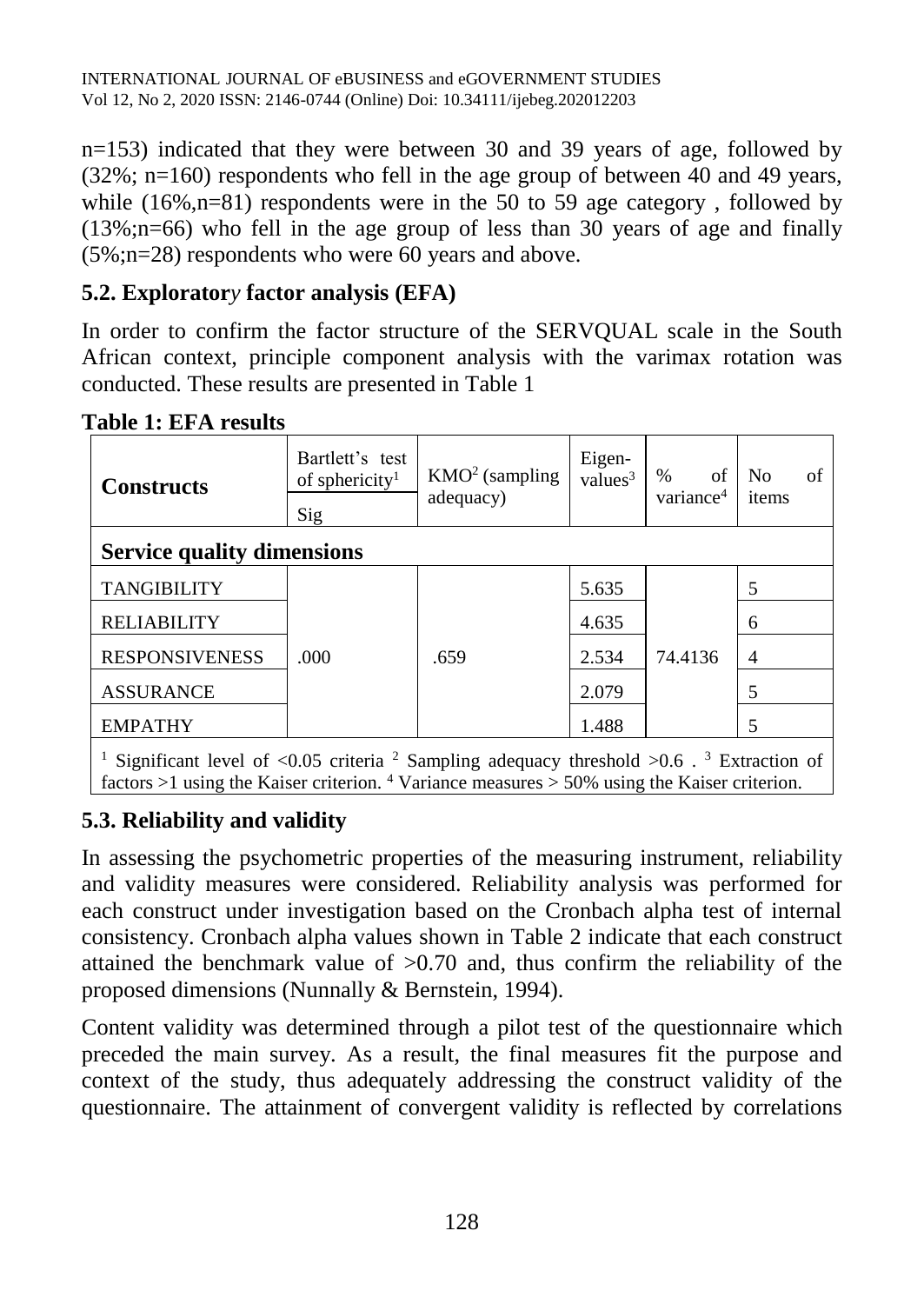ranging from  $r=0.382$  to  $r=0.673$  (at  $p<0.01$ ) and the correlations between constructs, (<0.80) yielded evidence of discriminant validity (Kline 1998).

## **5.4. Correlation analysis**

The Spearman's rho(r) was computed (Table 2), in order to ascertain the degree of association between the constructs.

| <b>Constructs</b>           | <b>TAN</b> | <b>REL</b> | <b>RESP</b> | <b>ASS</b> | <b>EMP</b> | <b>SAT</b> |
|-----------------------------|------------|------------|-------------|------------|------------|------------|
| Tangibility (TAN)           | 1.000      | $.528**$   | $.391**$    | $.398**$   | $.392**$   | $.382**$   |
| Reliability (REL)           | $.528**$   | 1.00       | $.591**$    | $.562**$   | $.553**$   | $.594**$   |
| Responsiveness (RESP)       | $.391**$   | $.591**$   | 1.00        | $.589**$   | $.564**$   | $.579**$   |
| Assurance (ASS)             | $.398**$   | $.562**$   | .589**      | 1.00       | $.673**$   | $.584**$   |
| Empathy (EMP)               | $.392**$   | $.553**$   | $.564**$    | $.673**$   | 1.00       | $.625**$   |
| Customer satisfaction (SAT) | $.382**$   | $.594**$   | $.579**$    | $.584**$   | $.625**$   | 1.00       |
| <b>MEAN</b>                 | 4.7272     | 4.4848     | 4.6709      | 4.6088     | 4.5603     | 4.5286     |
| <b>SD</b>                   | 1.213      | 1.121      | 1.271       | 1.104      | 1.273      | 1.412      |
| <b>ALPHA VALUES</b>         | 0.861      | 0.850      | 0.817       | 0.825      | 0.832      | 0.906      |

**Table 2: Correlations, means, standard deviations and alpha values** 

\*\* Correlation is significant at the 0.01 level (2-tailed) \* Correlation is significant at the 0.05

level (2-tailed)

## **5.5. Regression analysis**

Multi-collinearity was assessed by inspecting the tolerance value(Tol)  $(>0.1)$  and the variance inflation factor(VIF)  $(\langle 10 \rangle)$  for each service quality dimension. As shown in Table 3, all the independent variables had VIF values of <10 and tolerance value of >0.10, thus dispelling any multicollinearity threat (Malhotra, 2010). Regression analysis was then performed and the results are recorded in Table 3.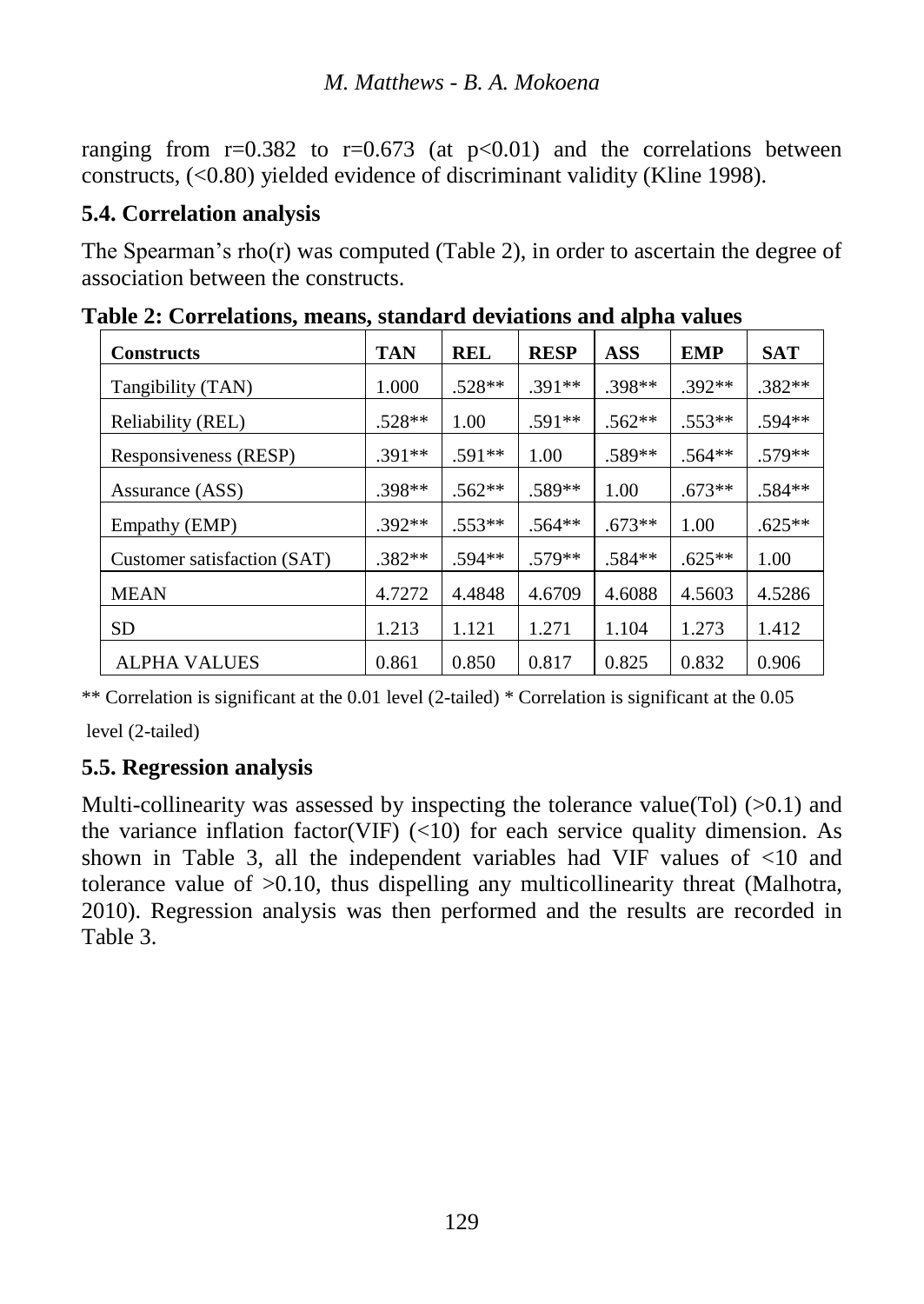| Dependent variable:<br><b>Customer Satisfaction</b>                                                              | Standardised<br><b>Beta</b> | T     | Sig     | Collinearity statistics |       |
|------------------------------------------------------------------------------------------------------------------|-----------------------------|-------|---------|-------------------------|-------|
| Independent variables                                                                                            |                             |       |         | Tol.                    | VIF   |
| Tangibility(H1)                                                                                                  | .038                        | 0.841 | .401    | .687                    | 1.456 |
| Reliability(H2)                                                                                                  | .230                        | 4.271 | $.000*$ | .484                    | 2.067 |
| Responsiveness(H3)                                                                                               | .156                        | 2.861 | $.005*$ | .470                    | 2.127 |
| Assurance (H4)                                                                                                   | .096                        | 1.683 | .094    | .429                    | 2.331 |
| Empathy(H5)                                                                                                      | .396                        | 7.074 | $.000*$ | 4.48                    | 2.230 |
| R = 0.769 R <sup>2</sup> = 0.592 Adjusted R <sup>2</sup> = 0.585 F change 84.287 **sig at <0.000.Tol.= tolerance |                             |       |         |                         |       |

#### **Table 3: Regression analysis**

The  $\mathbb{R}^2$  value (0.592) indicated that 59,2 % of the variance in university students satisfaction pertaining to VFS was mainly due to their perception of the service quality dimensions.

## **6. DISCUSSION OF RESULTS**

 $\vert$  value, VIF= variance inflation

The correlation results in Table 2, indicate that a moderate positive association exists between tangibility and customer satisfaction,  $(r = 0.382)$ . However, results in Table 3, show that tangibility does not seem to be a predictor of customer satisfaction ( $\beta$  = 0.038, t-value = 0.841, p > 0.05). Thus, H<sub>1</sub> was not supported. The result of the tangibility dimension was surprising as it was not consistent with findings of other studies, such as Rijwani, Patel & Patel (2017),which revealed that customer satisfaction is highly dependent on tangibility. Contrary to the findings, tangibility has been identified as a positive dimension of service quality that enhances the customer's inclination to buy again or more (Akbar & Parvez 2009); perhaps tangibility of service among visitors of VFS facilitation centers is taken for granted.

A strong association between reliability and customer satisfaction is observed in Table 2 ( $r = 0.594$ ) and the regression values (Table 3) reflect that reliability is indeed a predictor of customer satisfaction (β = 0.230, t-value = 4.271, p<0.05). The hypothesis  $(H_2)$  is fully supported. The findings are consistent with earlier studies completed by Boulding *et al*. (1993), which identified reliability as one of the key service quality dimensions in determining the customer's satisfaction.

H<sub>3</sub> is supported with a direct effect (β = 0.156, t-value = 2.861, p<0.000) and a strong positive correlation ( $r = 0.579$ ). This result is in congruent with the previous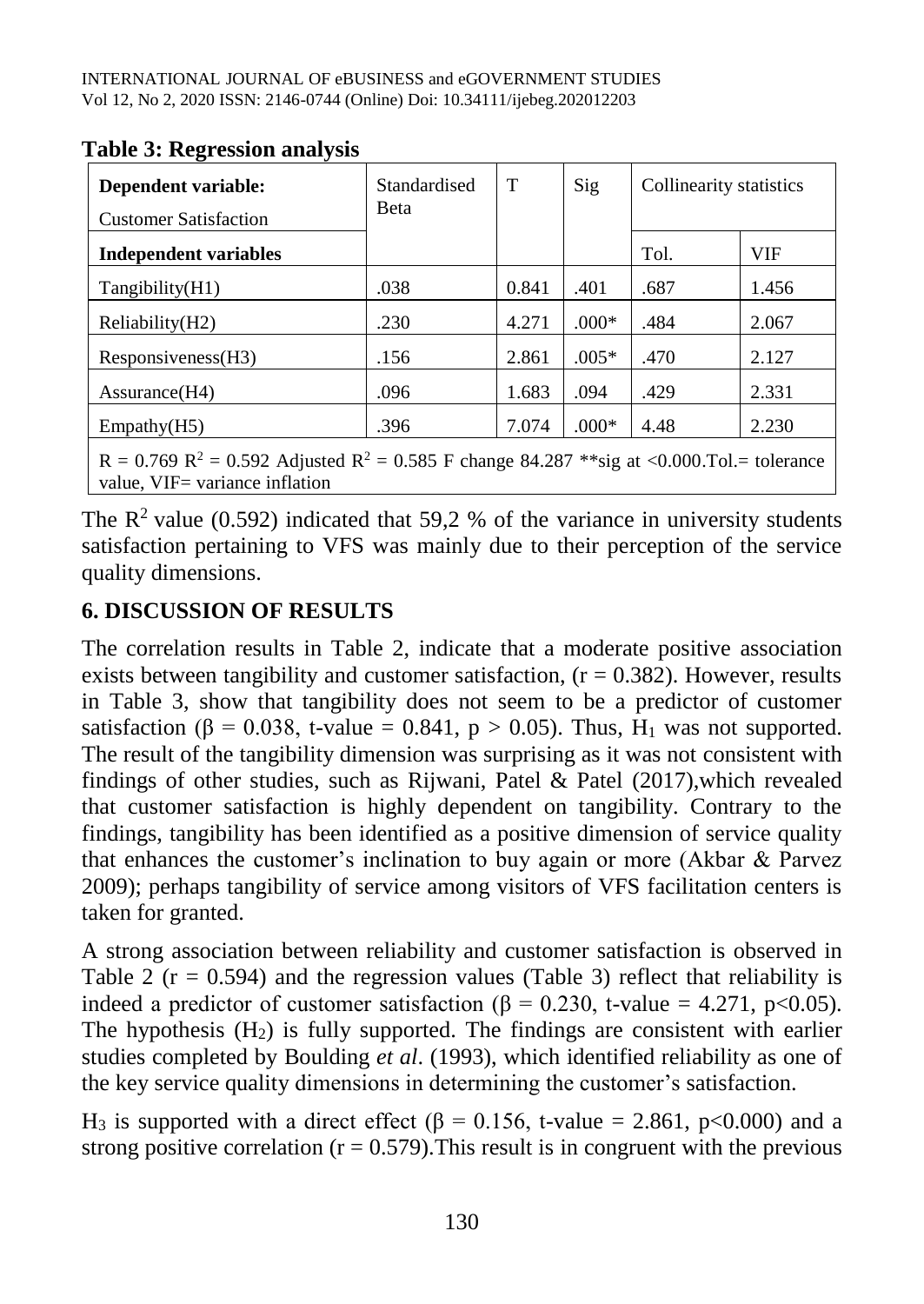studies of Zeithmal, Parasuraman & Malhotra (2002), which indicated a significant influence of the responsiveness dimension that measures an organisation's ability and willingness to provide satisfactory customer service. This dimension is viewed in the light that VFS centres have employees that have the willingness to assist in this regard.

Although the correlation results in Table 2, show a moderate association between the constructs,  $(r = 0.464)$ , the outcome in Table 3 indicates that assurance is not a predictor of customer satisfaction ( $\beta$  = 0.096, t-value = 1.683, p > 0.05) Thus the hypothesis  $(H_4)$  was not supported. The finding is not in agreement with the study by Norizan (2010), which acknowledges that the assurance dimension addresses the customers perceived security and privacy as well as regarding staff as being knowledgeable and having the ability to instil confidence among customers (Naik, Gantasala & Prabhakar 2010).

Finally, Table 2 show a strong association between empathy and customer satisfaction (r = 0.625). In view of the regression analysis results (Table 3), ( $\beta$  = 0.396, t-value = 7.7074, p<0.05), the fifth hypothesis  $(H_5)$  is fully supported. These results confirm the findings of earlier studies conducted by Huang (2009), which identified empathy as another dimension of service quality, which has proven to contribute to positive customer perceptions. Consequently, it can be viewed in the light that VFS employees having attributes of care and concern towards their clients.

## **7. LIMITATIONS AND FUTURE RESEARCH OPPORTUNITIES**

Using a non-probability convenience sample within one university restricted the representativeness of the study over the entire population of visa facilitation users. Future studies could include expanding the sample to involve more students from other provinces and universities. In addition, future research should accommodate other users of VFS centres and generational cohorts, such as the business community. Probability sampling methods towards strengthening generalisability of the findings should be considered in future studies.

## **8. RECOMMENDATIONS**

In this regard, VFS top management need to modify their current customer service strategies or adapt them towards development of sustainable mutually beneficial relationships with users of the facilities and amongst others On the other hand, frontline employees should, amongst others, introduce and rely on other products that could enhance their customer satisfaction, for example satisfaction surveys. They should also improve their customer interactions through provision of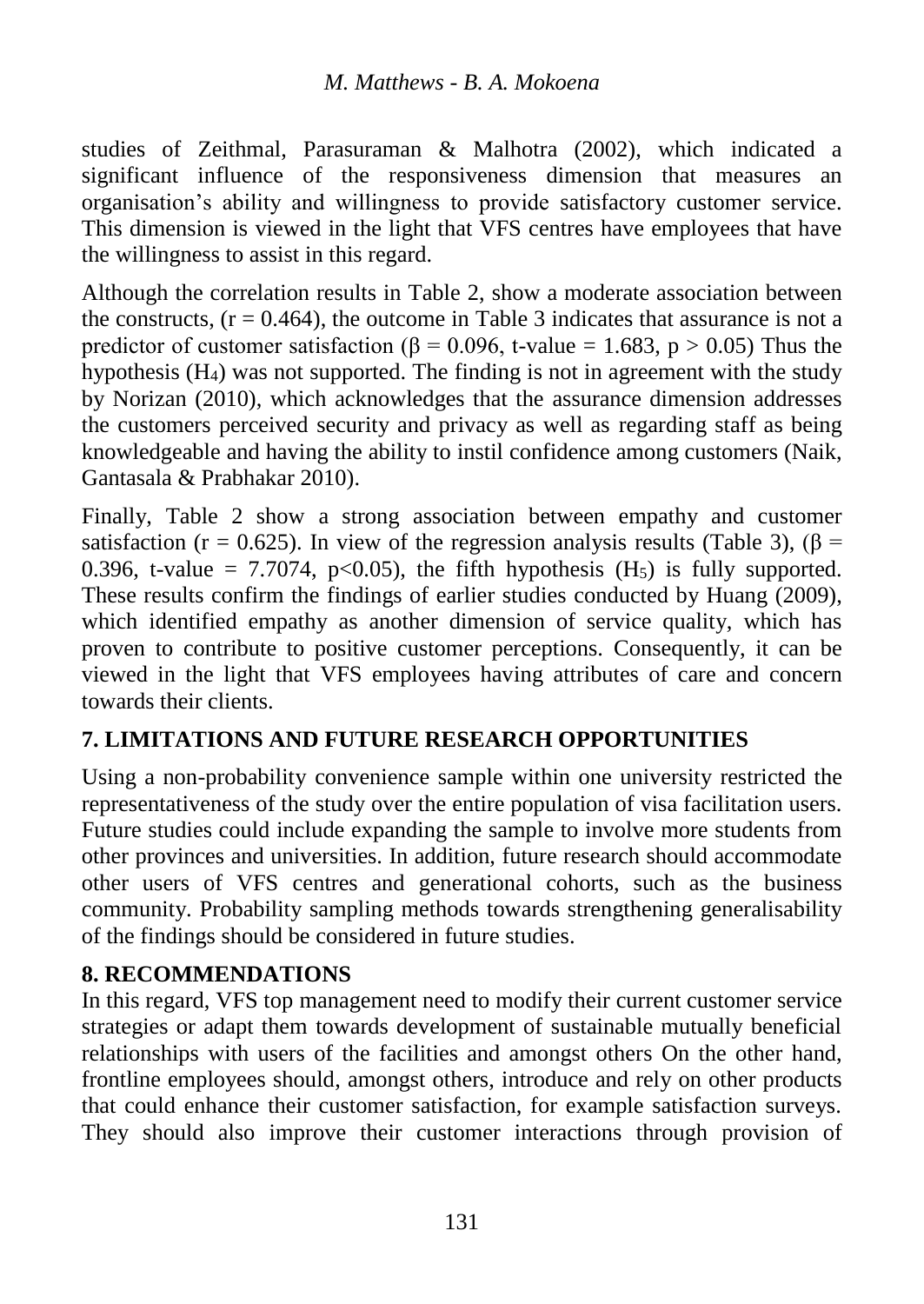specialised services, such as setting up focus groups, interviews. Finally, middle management should improve employee engagement and ensure that the frontline staff have the skills and knowledge to interact with their clients, for example the consideration of anonymous suggestion boxes or employee engagement surveys. In addition, they should avail more resources into staff training and development in order to enhance quality and timely service delivery.

## **9. CONCLUSION**

The findings revealed that reliability, responsiveness and empathy are key components of service quality within VFS. Although tangibility and assurance does not impact significantly on customer satisfaction, their recognition is paramount because customer satisfaction arises from considering the level of service one receives from the initial expectation. Through the service quality analysis, VFS management are able to draft their customer service strategies by focusing more on such areas which are of high importance to customer satisfaction. Future research can be undertaken to cultivate a thorough understanding of how service quality dimensions are influential in customer satisfaction within VISA facilitation centres.

## **REFERENCES**

Akbar, M.M. & Parvez, A. (2009). Impact of service quality, trust and customer satisfaction on customer loyalty*. ABAC Journal*, 29(1), 24-38

Arslan, Y., Gecti, F. & Hayrettin, Z. (2013). Examining perceived risk and its influence on attitudes: A study on private label consumers in Turkey. *Journal of Asian Social Science,* 9(4), 158-156.

Asubonteng, P., McCleary, K.J. & Swan, J.E. (1996). SERVQUAL revisited: a critical review of service quality. *Journal of Service Marketing*, 10(6), 62-81

Berndt, A. & Petzer, D. (2011). Marketing research. Cape Town: Heinemann.

Bitner, M.J. & Zeithmal, V.A. (2003). Service marketing (3rd edition). McGraw Hill, New Delhi.

Boulding, W., Kalra, A., Staelin, R. & Zeithmal, V.A. (1993). A dynamic process model of service quality: from expectations to behavioral intentions. *Journal of Marketing Research*, 30(February):7-27.

Brown, E. (2012). Trust and customer satisfaction in Ghana commercial bank. Unpublished thesis submitted for Master of Business, Kwane Nkrumah University of Science and Technology, Ghana.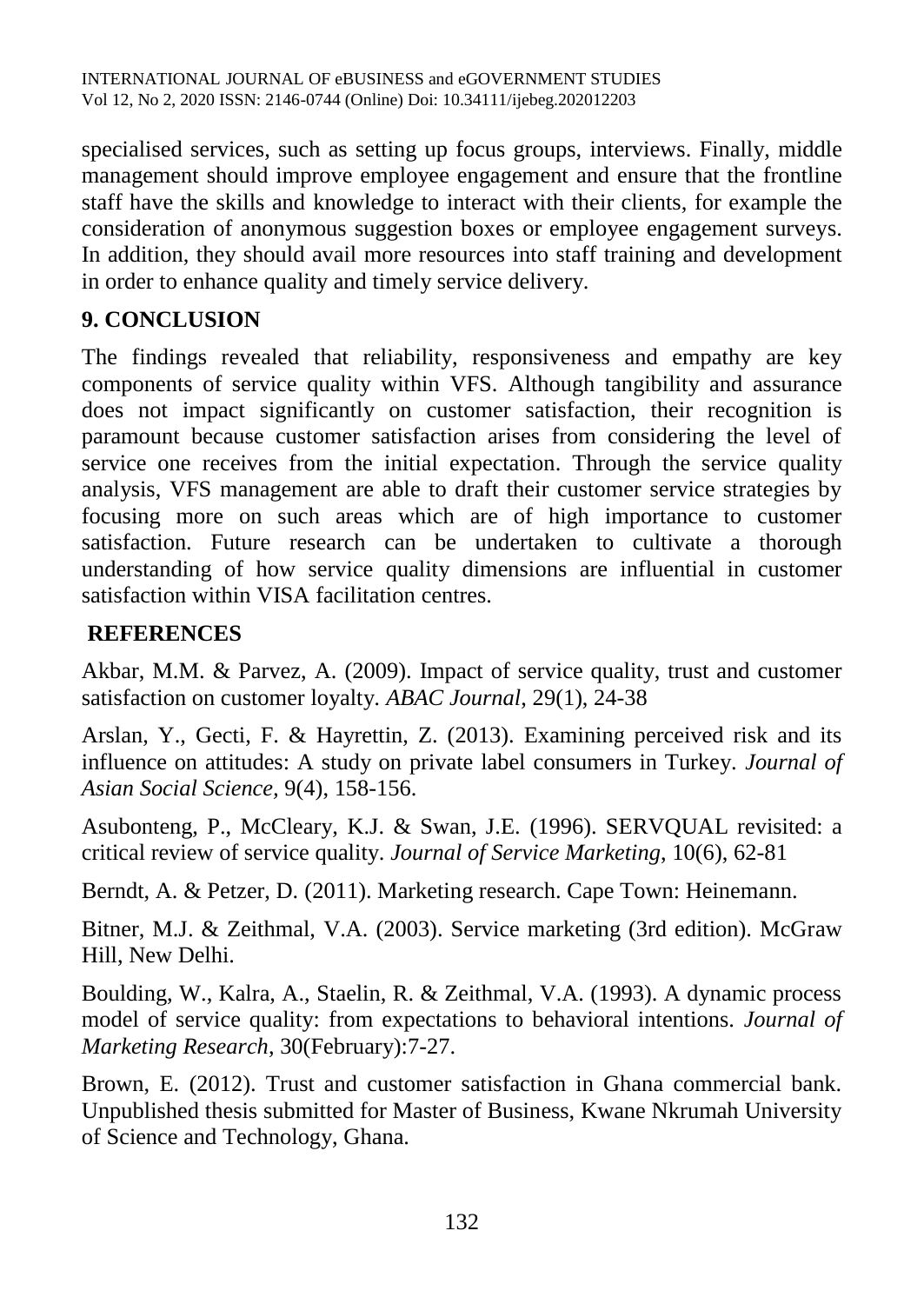Dhurup, M. (2014). Impulsive fashion apparel consumption: the role of hedonism, fashion involvement and emotional gratification in fashion apparel impulsive buying behaviour in a developing country, *Mediterranean Journal of Social Sciences, 5(8), 168-177.* 

Eklof, J. & Westlund, A. (2002). The Pan-European customer service index: challenges and problems of comparisons with specific references to Russia. *Total Quality Management*, 12(7), 1054-1063.

Fornell, C. (1992). A National Customer Satisfaction Barometer: the Swedish Experience. *Journal of Marketing*, 56 (1) 6-21.

Goodman, S, Lockshin, L & Remau, H (2010). Where to shop? The influence of store choice characteristics on retail market segmentation. Refereed paper – 5th International Academy of Wine Business Research Conference, 8‐10 Feb. 2010 Auckland (NZ).

Gronroos, C. (2001). The perceived service q concept- a mistake? *Managing Service Quality*, 11(3), 150-152.

Hair, J.F., Black, W.C., Babin, B.J. & Anderson, R.E. (2010). Multivariate data analysis: a global perspective. 10th ed. Pearson: New Jersey, USA.

Hazra, S. G. (2013). "An Investigating Into Customer Satisfaction, Customer Commitment and Customer Trust: A Study in Indian Banking Sector". Birla Institute of Technology – Extension Centre – Deoghar, Ratanpur, India.

Huang, (2009). The effect of airline Service Quality on passengers Behavioural Intentions USING SERVQUAL Scores: A Taiwan Case Study. *Journal of Eastern Asia Society for Transportation Studies* 7:1-14

Jones, M.A. & Suh, J. (2000), "Transaction-specific satisfaction and overall satisfaction: an empirical analysis", *Journal of Services Marketing*, 14(2):147- 159.

Kitchroen, K. (2004). Literature review: service quality in educational institutions. *ABAC Journal*, 24(2 May-August 2004):14-22.

Kiyani, T.M., Niazi, M., Rizvi, R. & Khan, I. (2012). The relationship between brand trust, customer satisfaction and customer loyalty. *Interdisciplinary Journal of Contemporary Research in Business,* 4(1):489-502.

Kline, R.B. (1998). Principles and practice of structural equation modeling. New York: The Guildford Press.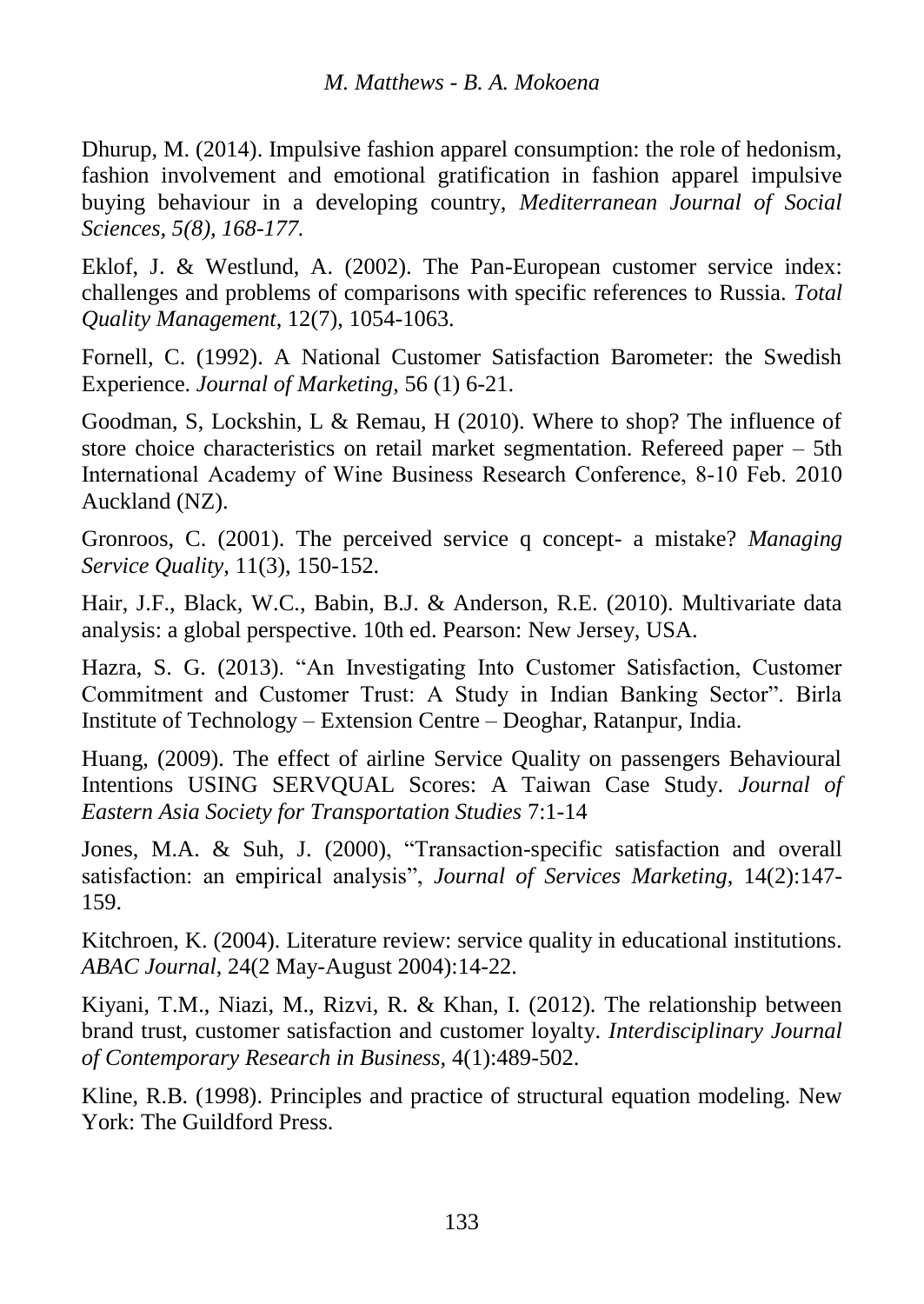INTERNATIONAL JOURNAL OF eBUSINESS and eGOVERNMENT STUDIES Vol 12, No 2, 2020 ISSN: 2146-0744 (Online) Doi: 10.34111/ijebeg.202012203

Ladhari, R. (2009). Service quality, emotional satisfaction and behavioural intentions: a study in the hotel industry. *Managing Service Quality*, 19(3):

308-331.

Liang, H., Lu, D & Tu, C. (2006). The perceived risk and the consumer decision making process: A study on credit cards holders. Masters Dissertation. Kristianstad, Sweden: Kristianstad University. Malhotra, N.K. (2010). Marketing research: an applied orientation. (6th edition).Englewood Cliffs: Prentice Hall.

Moliner, M.A., Sanchez, J.S., Rodriguez, R.M. and Callarisa, L. (2007). "Perceived relationship quality and post-purchase perceived value: an integrative framework", *European Journal of Marketing*, 41(11/12):1392-1422.

Naik, C.N., Gantasala, S.B. & Prabhakar, G.V. (2010). Service quality and its effect on customer satisfaction in retailing. *European Journal of Social Sciences*, 16(2):231-243. 218189109

Norizan, K. (2010). The effect of perceived service quality dimensions on customer satisfaction, trust and loyalty in e-commerce settings, Asia Pacific *Journal of Marketing and Logistics*, 22(3): 351-371.

NQRC, 1(995). American Customer Satisfaction Index Methodology Report. University of Michigan Business School, Ann Arbor, MI Nunnally, J.C. & Bernstein, I.H. (1994). Psychometric Theory. (3rd edition). New York. McGraw-Hill.

Papp, J., Lazar, E. & Brix, A. (2015) CRM development in practice, customer relationship management innovation. *Studia Mundi-Economica*, 2(2):136-148.

Pallant, J. (2010) SPSS survival manual: A step by step guide to data analysis using SPSS. 4th Edition, Open University Press/McGrawHill, Maidenhead.

Parasuraman, A., Zeithmal, V.A. & Berry, L.L. (1988). SERVQUAL: a multipleitem scale for measuring consumer perceptions of service quality, *Journal of Retailing* 64(1):12-40.

Ramseook-Munhurrun, P., Lukea-Bhjwajee, S.D. & Naidoo,P .(2010).Service quality in the public service, *Journal of Management and Marketing Research*, 3(1):37-50

Rijwani, P, Patel, R & Patel, N (2017). Service quality and customer satisfaction: study of Indian banks using SERVQUAL *International Journal of Economic Research*, 14(18):199-211.